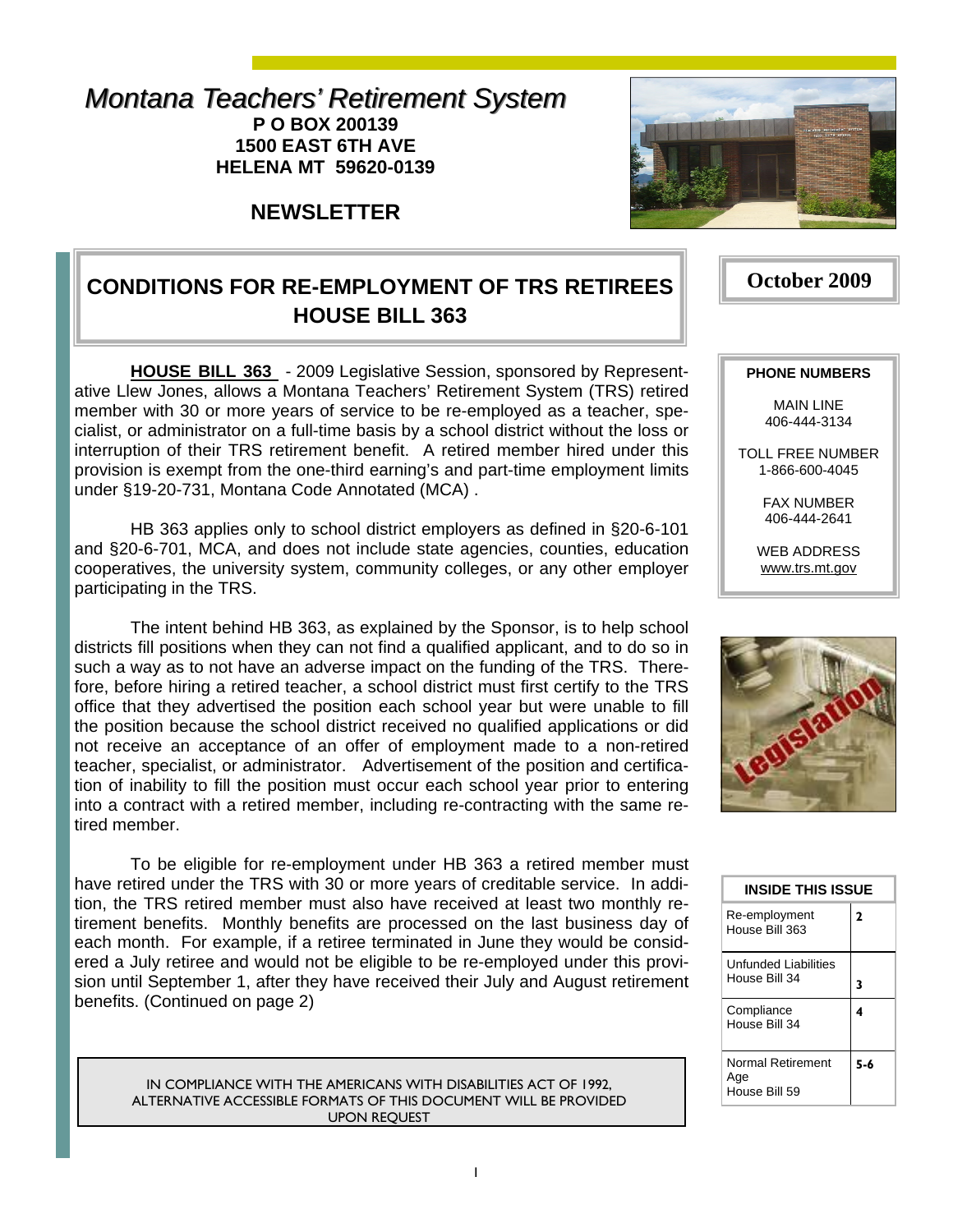## **CONDITIONS FOR RE-EMPLOYMENT OF TRS RETIREES HOUSE BILL 363**

**(Continued from page 1)** 



 The maximum number of years a TRS retired member may only be employed pursuant to HB 363 is three years during their lifetime. A year is defined to mean all or any part of a fiscal year (July 1 through June 30). Retired members re-employed under HB 363 will not receive any increase in their retirement benefit due to additional service time or salary received while working and drawing a retirement benefit.

 HB 363 will sunset on July 1, 2015; therefore, a contract cannot be for a term extending beyond June 30, 2015. In addition, to help fund any adverse impact HB 363 may have on the TRS, school districts will be required to contribute to the TRS the sum of all employee and employer contribution rates (17.11% effective July 1, 2009) on the salaries paid to retired members working under HB 363. **Note:** this rate will be paid by the school district; retired members re-employed under HB 363 will not be required to contribute to the TRS.

 Before a retired member is offered a contract for re-employment pursuant to HB 363, the TRS must certify that the retired member meets the minimum requirements under HB 363 to be reemployed and continue to receive their TRS retirement benefit. Two new forms are available from the TRS office for this purpose: "Employer Certification to Employ a Retired Member" form and the "Retired Member Application to Return to Work" form. Both forms, together with a copy of the proposed contract, must be received by the TRS office prior to signing a contract with the retired member. The TRS will advise both the employer and retired member within 10 days of receipt of the forms if the retired member is eligible to be re-employed under the terms of HB 363.

### **TRS BOARD GUIDING PRINCIPLES**

To earn the respect and trust of our members, we adhere to the following values:

- High ethical standards
- Honesty, integrity, and impartiality
- Dignity, respect, and mutual support
- Service excellence

#### TRS WEBSITE

 The TRS website is available at www.trs.mt.gov. The website contains many useful links for active, inactive, and retired members.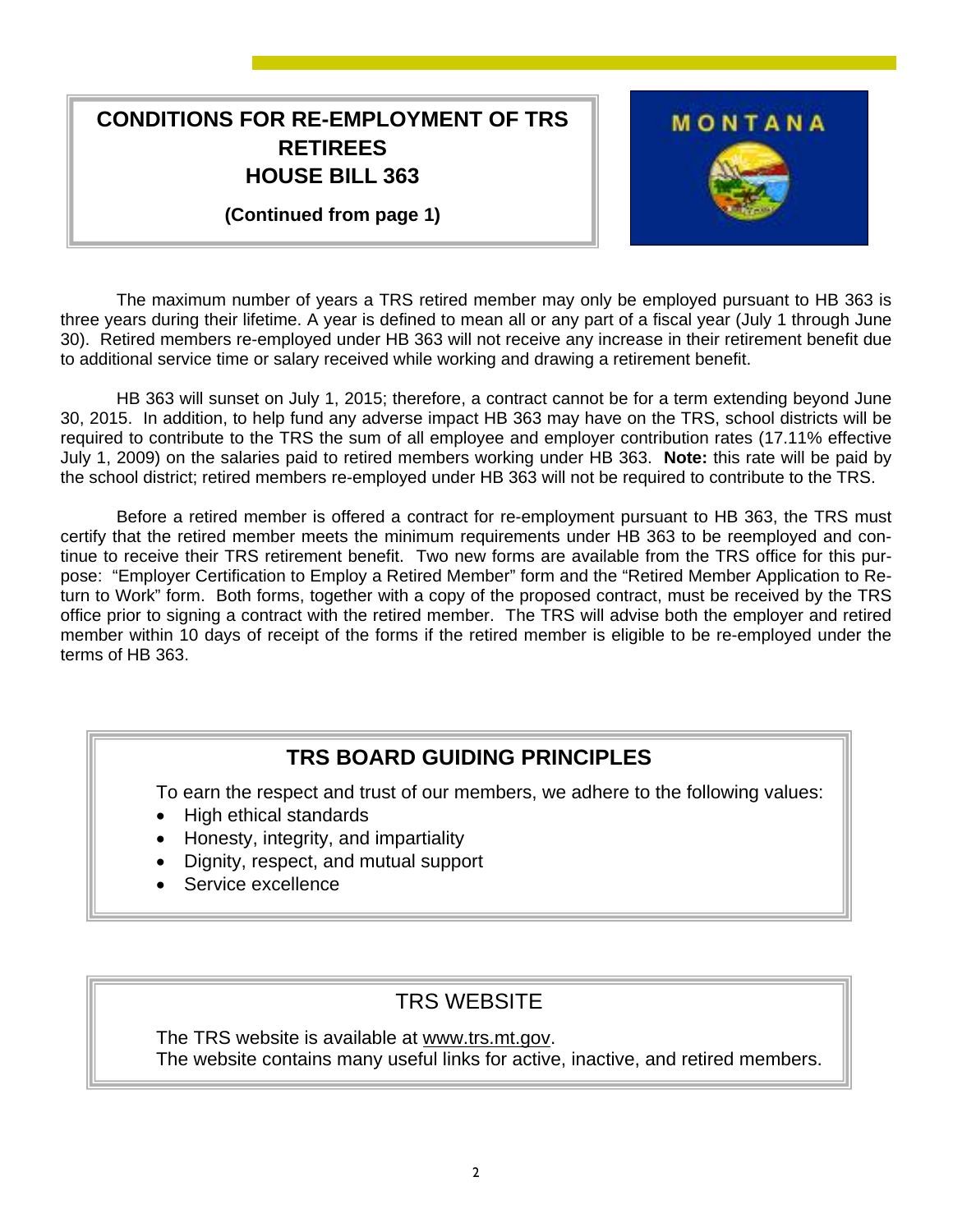# **UNFUNDED LIABILITIES HOUSE BILL 34**



 **HOUSE BILL 34 -** 2009 Legislative Session, was introduced at the request of the TRS Retirement Board to help fund the TRS through additional contributions, reduce liabilities, and limit practices that increase unfunded liabilities.

 **Additional Funding -** Starting in July 2013, employers re-employing a TRS retired member, pursuant to §19-20-731, MCA, in a part-time TRS position will be required to contribute to the TRS the full employer contribution rate (currently 9.85%) on all wages paid to the working retiree even if the working retiree is earning less than one-third of their average final compensation. This amendment will compensate for lost funding of the TRS when positions that would otherwise be filled by active TRS members are filled by working retirees and will provide approximately \$7 - \$8 hundred thousand in new funding each year to the TRS.

 **Reduce Liabilities -** A TRS retired member returning to a full-time position after July 1, 2009, (except as provided in House Bill 363, see Pages 1 & 2) will have their benefit suspended until they terminate and retire again, at which time a second benefit will be calculated. This amendment will terminate the unfunded practice of recalculating the retirement benefit when a retired member returns to full-time employment and retires a second time. This change is expected to reduce unfunded liabilities by \$5 - \$7 million over the next several years.

 If the TRS retired member returns to work on or after July 1, 2009, for at least three full years, a second benefit will be calculated based on the new service and salaries. This second benefit will be added to the first benefit to determine their new retirement benefit. At the time of the second retirement the member will not be allowed to change the retirement benefit allowance elected with the first retirement, or designate a new beneficiary unless the original beneficiary has died, and then the original benefit will be paid based on the option previously elected. If the member dies while in active status, the beneficiary designated at the time of their initial retirement will be entitled to a benefit pursuant to the original retirement benefit allowance elected, plus any additional benefits earned at the time of their death.

 If the member does not complete three full years, the employee contributions reported to the TRS, plus interest, will be returned to them, or to their designated beneficiary should the member die while in active service.

 **Unfunded Practice -** HB 34 will also stop the practice of terminating a few days before the end of the school year so the retiree can receive one additional monthly benefit. If a member terminates their employment within 30 days of the last day of school, the retirement benefit will be effective on the first of the month following the last pupil-instruction or pupil-instruction-related day in the school year, instead of the first day of the month following termination.

### **TRS BOARD MISSION STATEMENT**

To promote long-term financial security for our membership while maintaining the stability of the fund.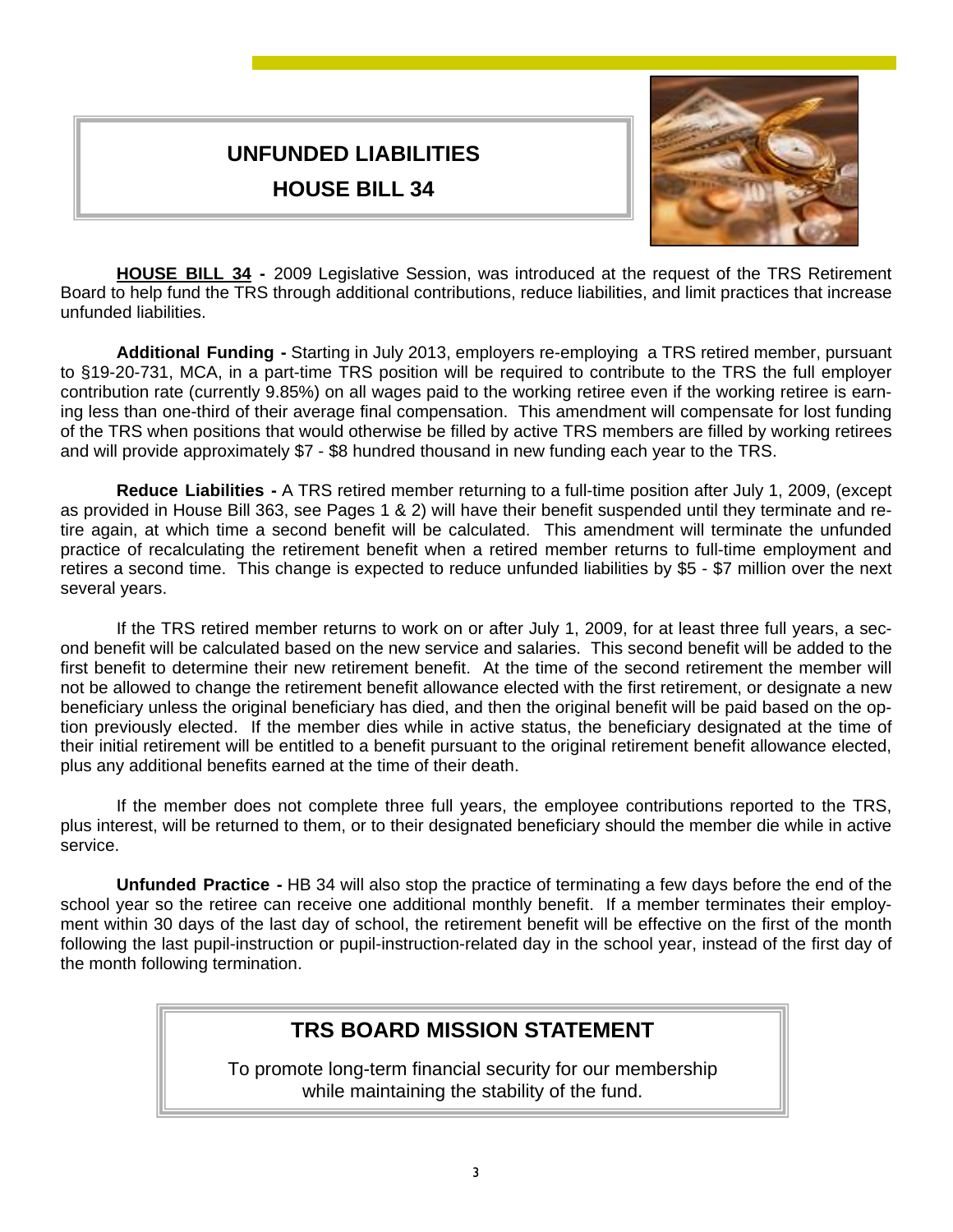### **COMPLIANCE WITH PENSION PROTECTION ACT AND INTERNAL REVENUE SERVICE REGULATIONS**



 **HOUSE BILL 59** - 2009 Legislative Session, was a housekeeping, general revision bill, making administrative changes to the TRS laws. Many of the amendments were necessary to comply with the Pension Protection Act (PPA) of 2006, and/or are required to comply with the Internal Revenue Service's (IRS) regulations governing qualified plans.

Some of the more significant changes include:

- ♦ **Full-time service**  Amendments clarify that an alternative school calendar (i.e., 4-day weeks) of less than 180 days, which meets accreditation standards for a full-time school year, would also qualify as full-time service under the TRS. This amendment was made retroactive to July 1, 2005, to cover past school calendars that may have included less than 180 days.
- ♦ **Normal Retirement Age**  Amendment changed the definition of "normal retirement age" under the TRS to mean at least age 55 and eligible for an unreduced retirement benefit. (See article on Normal Retirement Age and Certification Regarding Re-employment for additional information, pages 5 & 6).
- ♦ **TRS membership**  Membership eligibility was amended to clarify that professionally qualified persons such as counselors, curriculum specialists, artists, musicians, and others with special training who are qualified to appraise pupils' special competencies must be TRS members. The amendment also added to the list of positions required to participate in the TRS the positions of Dean of students, administrative officers and instructional staff of a community college; a person employed in a teaching or educational services position with an education cooperative, and anyone reported on the school district's Annual Data Collection Report to the Office of Public Instruction (OPI) and employed in a non-clerical position.
- **Roll Over Options** TRS members electing to withdraw their account will now have the option to roll over the payment to a ROTH IRA.
- **Members called to active military service** The Heroes Earnings Assistance & Relief Act (HEART), requires qualified pension plans to pay a survivor benefit that would normally be payable to the designated beneficiary if the death occurred while a TRS member was performing qualified military service. Under the HEART amendments approved by the 2009 Legislature, a designated beneficiary would be entitled to any survivor benefit that the system would provide as if the member had resumed employment and then died. Therefore, if a member with at least five years of creditable service (vested) dies while on active duty, their designated beneficiary will be entitled to a monthly TRS survivor benefit.

 Many of the changes proposed in HB 59 were required to comply with the IRS regulations governing qualified plans. Failure to comply with the IRS's requirements could result in the TRS losing its status as a qualified plan. Loss of status as a qualified plan would mean that the plan and contributing employers and employees would lose the favorable tax treatments applicable to contributions and benefits from a qualified plan, including but not limited to pretax treatment of contributions.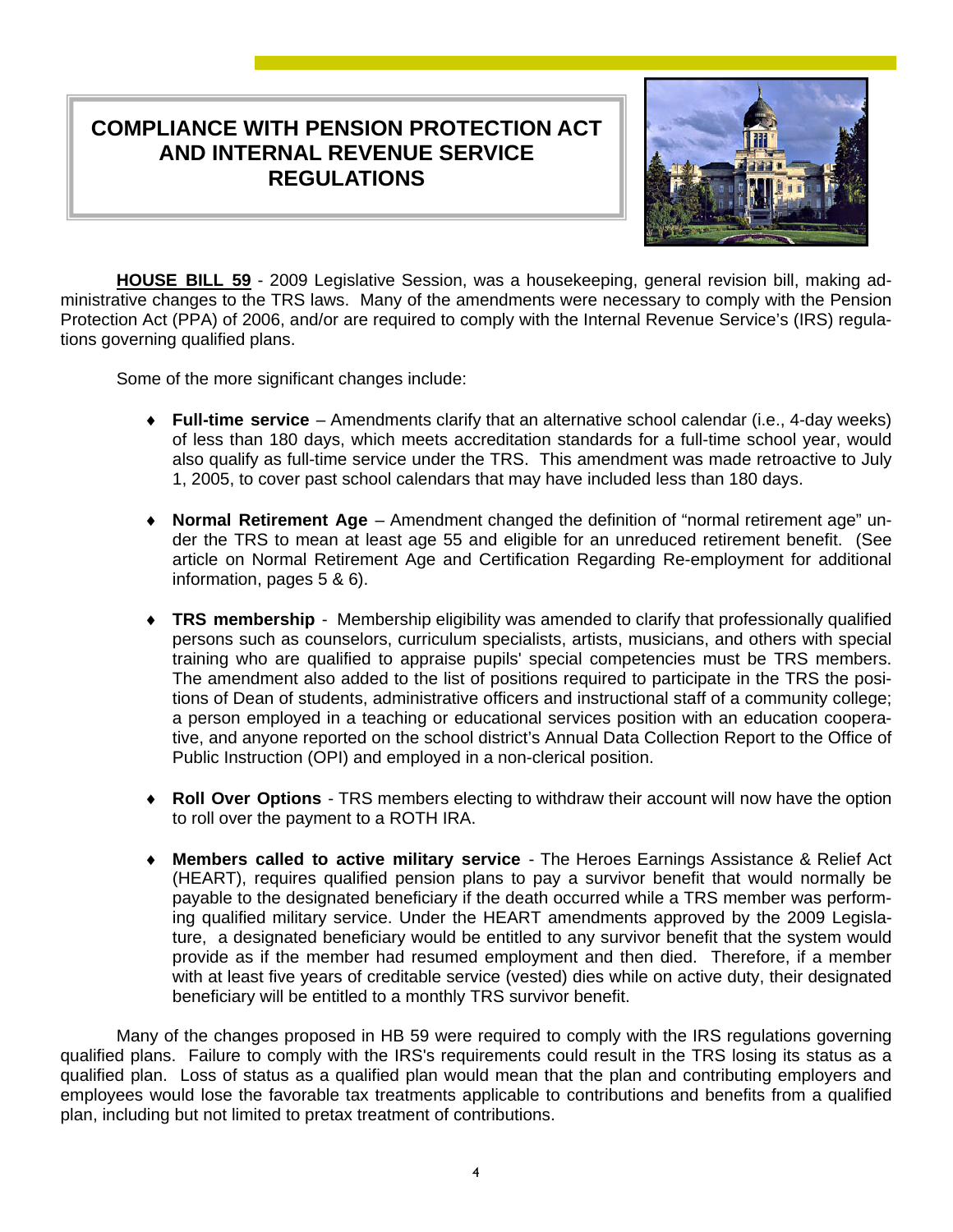# **"NORMAL RETIREMENT AGE" PURSUANT TO FEDERAL REGULATIONS AND TRS STATUTE**

**HOUSE BILL 59**



Pursuant to federal regulations [Treas. Reg. 1.401-1(a)(2)(i)] and TRS statute, §19-20-731, MCA, if a member has not attained "normal retirement age" and is re-employed with the same employer within 30 days from the member's effective date of retirement, **or** if the member has not attained "normal retirement age" and has a pre-arranged agreement for re-employment with the same employer in ANY CAPACITY, the member must be considered to have continued in the status of an active member and not to have separated from service and is, therefore, ineligible for a retirement benefit. The IRS will treat a return to work even in a part-time Public Employee Retirement System (PERS) or TRS position the same as a return to full-time employment.

"Normal Retirement Age" is defined as at least age 55 AND eligible for an unreduced retirement benefit or, age 60 or greater with five or more years of creditable service. (TRS members are eligible for unreduced benefits at any age with creditable service in 25 years, but if less than age 55 then they would not be considered "Normal Retirement Age".) For Example:

| Age | Years<br>of Ser-<br>vice | <b>Normal</b><br><b>Retirement Age</b> | <b>Prearranged Agreement</b><br>(Part-time PERS/TRS position) | 1099-R 10% Early Distribution<br>Penalty Tax if the member is<br>less than 59 $\frac{1}{2}$ (see page 6) | <b>Eligible for a TRS</b><br><b>Retirement Benefit</b> |
|-----|--------------------------|----------------------------------------|---------------------------------------------------------------|----------------------------------------------------------------------------------------------------------|--------------------------------------------------------|
| 52  | 25.0                     | NO.                                    | <b>NO</b>                                                     | NO.                                                                                                      | <b>YES</b>                                             |
| 52  | 25.0                     | NO.                                    | <b>YES</b>                                                    | N/A                                                                                                      | <b>NO</b>                                              |
| 55  | 25.0                     | <b>YES</b>                             | NO.                                                           | NO.                                                                                                      | <b>YES</b>                                             |
| 55  | 25.0                     | <b>YES</b>                             | <b>YES</b>                                                    | <b>YES</b>                                                                                               | YES*                                                   |
| 59  | 10.0                     | NO.                                    | NO.                                                           | NO.                                                                                                      | <b>YES</b>                                             |
| 59  | 10.0                     | NO.                                    | <b>YES</b>                                                    | N/A                                                                                                      | <b>NO</b>                                              |
| 60  | 5.0                      | <b>YES</b>                             | NO.                                                           | NO.                                                                                                      | <b>YES</b>                                             |
| 60  | 5.0                      | <b>YES</b>                             | <b>YES</b>                                                    | NO.                                                                                                      | YES*                                                   |

**\*** Member has a pre-arranged agreement with the same employer and is eligible for a TRS retirement benefit because the member has attained "normal retirement age", is eligible for an unreduced TRS retirement benefit (i.e., no early retirement reduction factor applied), and meets the definition of a "retired member". A "retired member" is defined as a TRS member who has terminated all positions eligible to participate in the TRS, and who has received at least one monthly retirement benefit. (Ref: §19-20-101, MCA.)

IN COMPLIANCE WITH THE AMERICANS WITH DISABILITIES ACT OF 1992, ALTERNATIVE ACCESSIBLE FORMATS OF THIS DOCUMENT WILL BE PROVIDED UPON REQUEST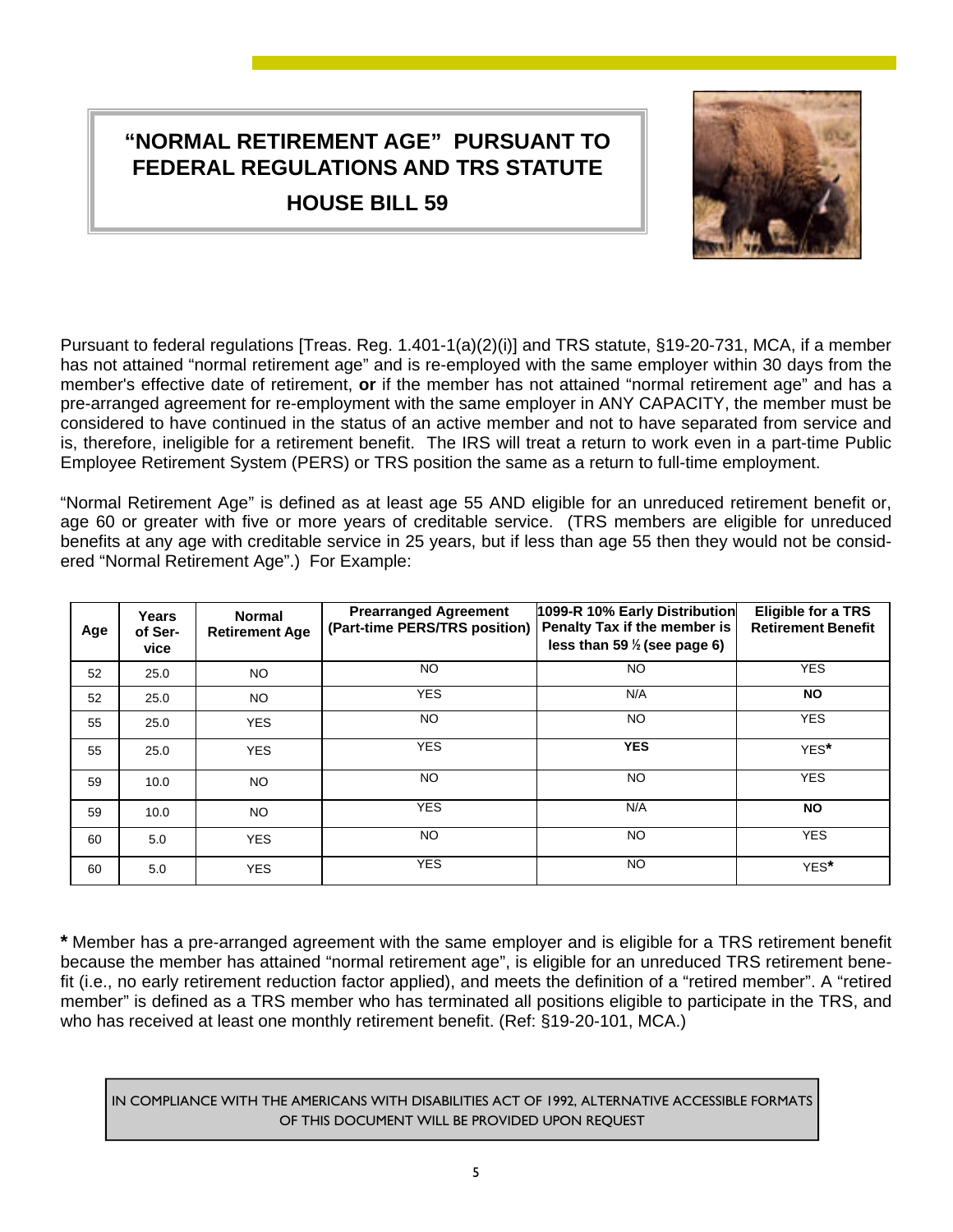# **"NORMAL RETIREMENT AGE" PURSUANT TO FEDERAL REGULATIONS AND TRS STATUTE**

**HOUSE BILL 59 (continued)** 



Pursuant to IRS regulations, if the member has not attained "normal retirement age", there must be a bona fide separation from service before a retired member would be eligible to return to employment with the same employer. If there is not a bona fide separation from service, the member could be deemed ineligible for a retirement benefit, in which case, the benefit would be cancelled, or the benefit might be subject to an IRS 10% early distribution penalty tax if the member is less than age 59 ½.

If a retiring member does or does not have a pre-arranged agreement to return to work with the same employer the IRS restrictions have no impact on the calculation of the TRS retirement benefit, the member is still entitled to full benefits at any age with creditable service in 25 years or more. However, the regulations may impact a member's eligibility to receive a benefit or the taxation of the benefits if there is a prearranged agreement to return to work for the same employer.

- ♦ If a retiring member has a pre-arranged agreement to return to work following their retirement with the member's same employer, they must fully disclose, in writing, to the TRS the details of that agreement. A pre-arranged agreement to return to work in any capacity, even service reportable to PERS, could result in voiding or suspension of the retirement benefit and/or incurring significant tax penalties.
- $\bullet$  The IRS can impose a significant tax penalty on your TRS benefits if you are under the age of 59  $\frac{1}{2}$ , retire, begin receiving a retirement benefit, and prior to termination you agreed to be re-employed by the employer from whom you retired. In order to avoid the penalty there must be a bona fide separation from service between you and your employer.
- ♦ All retirees have a duty now and in the future to disclose, in writing, to the TRS any employment in any capacity, including as an independent contractor with the member's same employer or with any employer that participates in the TRS or if they have accepted employment through a professional employer arrangement, an employee leasing arrangement, or a temporary service contractor.

# TRS WEBSITE

 The TRS website is available at www.trs.mt.gov. The website contains many useful links for active, inactive, and retired members.

copies of this public document were published at an estimated cost of \$\_\_\_\_\_ per copy, for a total cost of \$\_\_\_\_\_\_\_\_, which includes \$\_\_\_\_\_\_\_\_ for printing and \$\_\_\_\_\_ for distribution.